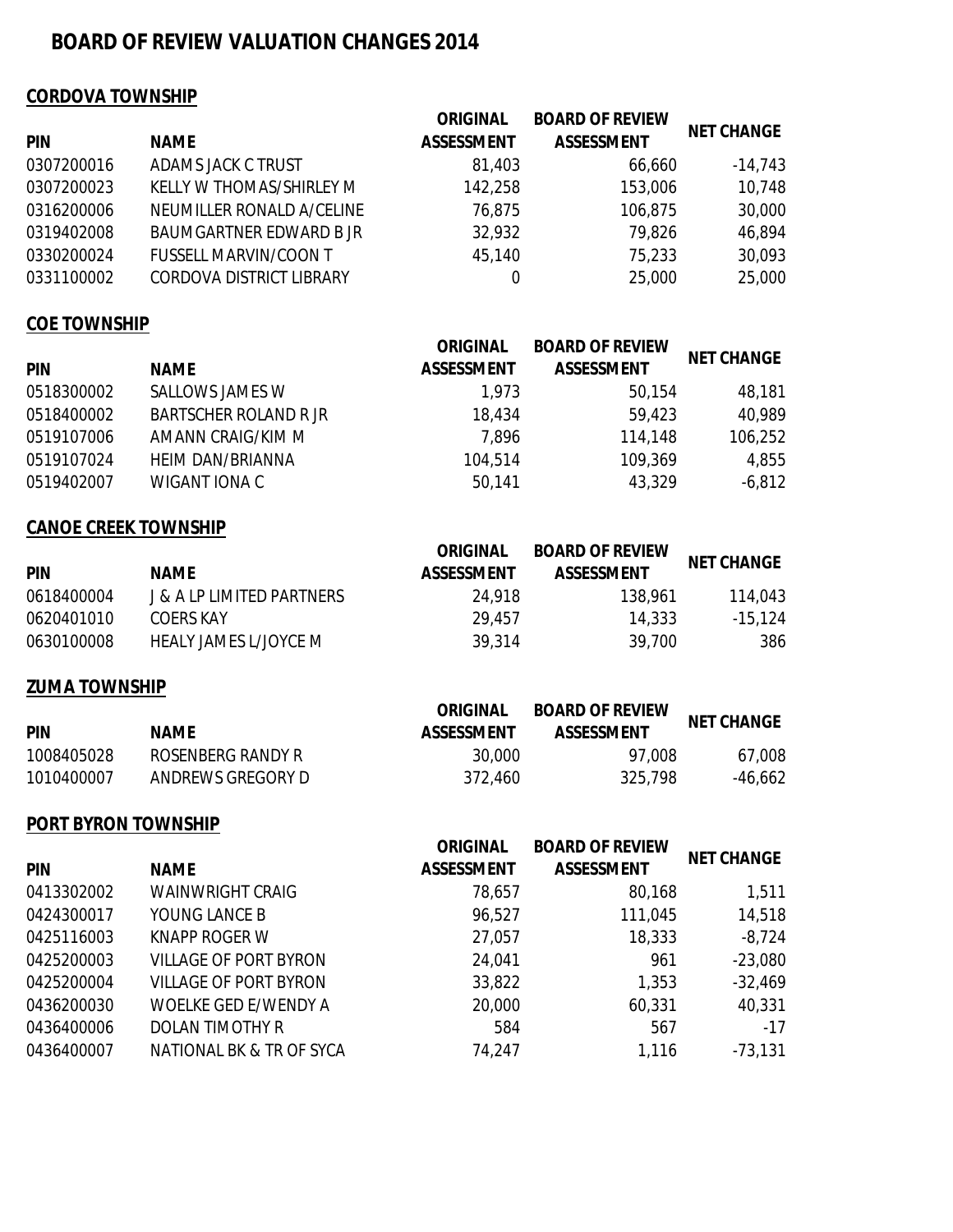### **HAMPTON TOWNSHIP**

|            |                                 | <b>ORIGINAL</b>   | <b>BOARD OF REVIEW</b> | <b>NET CHANGE</b> |
|------------|---------------------------------|-------------------|------------------------|-------------------|
| <b>PIN</b> | <b>NAME</b>                     | <b>ASSESSMENT</b> | <b>ASSESSMENT</b>      |                   |
| 0901100001 | <b>DOLAN TIMOTHY R</b>          | 800               | 1,296                  | 496               |
| 0901100002 | <b>DOLAN TIMOTHY R</b>          | 95,257            | 3,002                  | $-92,255$         |
| 0901200006 | <b>HEATON JAMES W III</b>       | 2,274             | 46,035                 | 43,761            |
| 0902308036 | <b>GILLMAN CHRIS D</b>          | 4,324             | 32,283                 | 27,959            |
| 0902403011 | JAGGER DAVID A                  | 137,580           | 128,517                | $-9,063$          |
| 0902406042 | <b>KRAKLOW PHYLLIS/ROHS PAT</b> | 5,363             | 30,447                 | 25,084            |
| 0902406045 | HARRY BRIAN A/KELLY C           | 5,447             | 57,343                 | 51,896            |
| 0902406046 | PORTER JENNIFER R               | 1,087             | 27,408                 | 26,321            |
| 0908307052 | <b>OLSON MINDY S/RYAN P</b>     | 194,633           | 143,405                | $-51,228$         |
| 0914400005 | LETT JACKIE/WILLSTEAD ROD       | 61,812            | 44,996                 | $-16,816$         |
| 0915206001 | <b>GITCHEL TIMOTHY M</b>        | 18,181            | 57,784                 | 39,603            |
| 0917204027 | SANDOVAL JON                    | 52,074            | 43,300                 | $-8,774$          |
| 0917215032 | HATFIELD JAMES/JENNIFER         | 1,771             | 19,656                 | 17,885            |
| 0917309008 | <b>KULOW AARON</b>              | 108,566           | 84,666                 | $-23,900$         |
| 0918400006 | LITTLE MISS II GOLF & FUN       | 33,126            | 33,091                 | $-35$             |
| 0919103019 | R OWN PROPERTIES LLC            | 18,037            | 9,999                  | $-8,038$          |
| 0919105008 | R OWN PROPERTIES LLC            | 18,057            | 7,666                  | $-10,391$         |
| 0919105023 | R OWN PROPERTIES LLC            | 9,783             | 7,666                  | $-2,117$          |
| 0919413003 | <b>BIG RIVER/BH BANK/TRUST</b>  | 18,322            | 10,666                 | $-7,656$          |
| 0919413005 | <b>BLACKHAWK BANK</b>           | 16,541            | 7,100                  | $-9,441$          |
| 0920400004 | OFI PROPERTIES LLC              | 14,104            | 1,877,073              | 1,862,969         |
| 0921305003 | MILLS STEVAN E                  | 16,319            | 26,211                 | 9,892             |
| 0922201018 | <b>KRAFT CHRISTIAN/STEVEN</b>   | 95,726            | 109,585                | 13,859            |
| 0922300031 | <b>ARMSTRONG DALLAS E</b>       | 36,448            | 24,666                 | $-11,782$         |
| 0926400002 | MCNEAL MARY ELLEN TRST          | 64,761            | 21,130                 | $-43,631$         |
| 0927401001 | DIAZ JORGE H                    | 23,360            | 4,500                  | $-18,860$         |
| 0927404004 | EINFELDT HARRY D                | 24,722            | 15,999                 | $-8,723$          |
| 0928101008 | <b>WHIPPLE JAMES L</b>          | 41,168            | 47,503                 | 6,335             |
| 0929101015 | BEARS IN BETTENDORF LC          | 796,108           | 666,666                | $-129,442$        |
| 0929102024 | <b>COBB FAMILY LIMITED</b>      | 12,244            | 681,748                | 669,504           |
| 0930113015 | DOBBELS RAYMOND J               | 6,832             | 1,905                  | $-4,927$          |
| 0930113032 | <b>WILLIAMSON CHARLES</b>       | 26,468            | 26,493                 | 25                |
| 0930116012 | COTTINGHAM NANCY E TRST         | 24,384            | 13,332                 | $-11,052$         |
| 0930203001 | <b>JOHNSON ORLAN/SONIA</b>      | 18,196            | 9,333                  | $-8,863$          |
| 0931238010 | PESCHANG NICHOLAS P             | 58,442            | 62,964                 | 4,522             |
| 0931303003 | SANDHOLM SCOTT W                | 33,247            | 21,667                 | $-11,580$         |
| 0931303030 | RIDER NICHOLLETTE               | 56,730            | 43,763                 | $-12,967$         |
| 0931303032 | <b>ANDERSON PHILLIP W SR</b>    | 26,141            | 16,500                 | $-9,641$          |
| 0931304059 | <b>BROUARD DAVID R</b>          | 32,201            | 26,695                 | $-5,506$          |
| 0931408011 | <b>HUBBARD GEORGE</b>           | 38,665            | 17,333                 | $-21,332$         |
| 0932102006 | SMALL DOUGLAS/CAROL             | 34,900            | 26,876                 | $-8,024$          |
| 0932104031 | AMEGAN AMBOMA/AMERI NATL        | 2,106             | 20,569                 | 18,463            |
| 0932119006 | BETHANY ENTERPRISES INC         | 140,312           | 152,328                | 12,016            |
| 0932300057 | <b>CITY OF SILVIS</b>           | $\boldsymbol{0}$  | 21,956                 | 21,956            |
| 0932303015 | MADANAT LEZAR M                 | 27,022            | 27,857                 | 835               |
| 0932401029 | <b>VILLAGE OF CARBON CLIFF</b>  | 1,003             | 502                    | $-501$            |
| 0933300021 | <b>VILLAGE OF CARBON CLIFF</b>  | 41,402            | 0                      | $-41,402$         |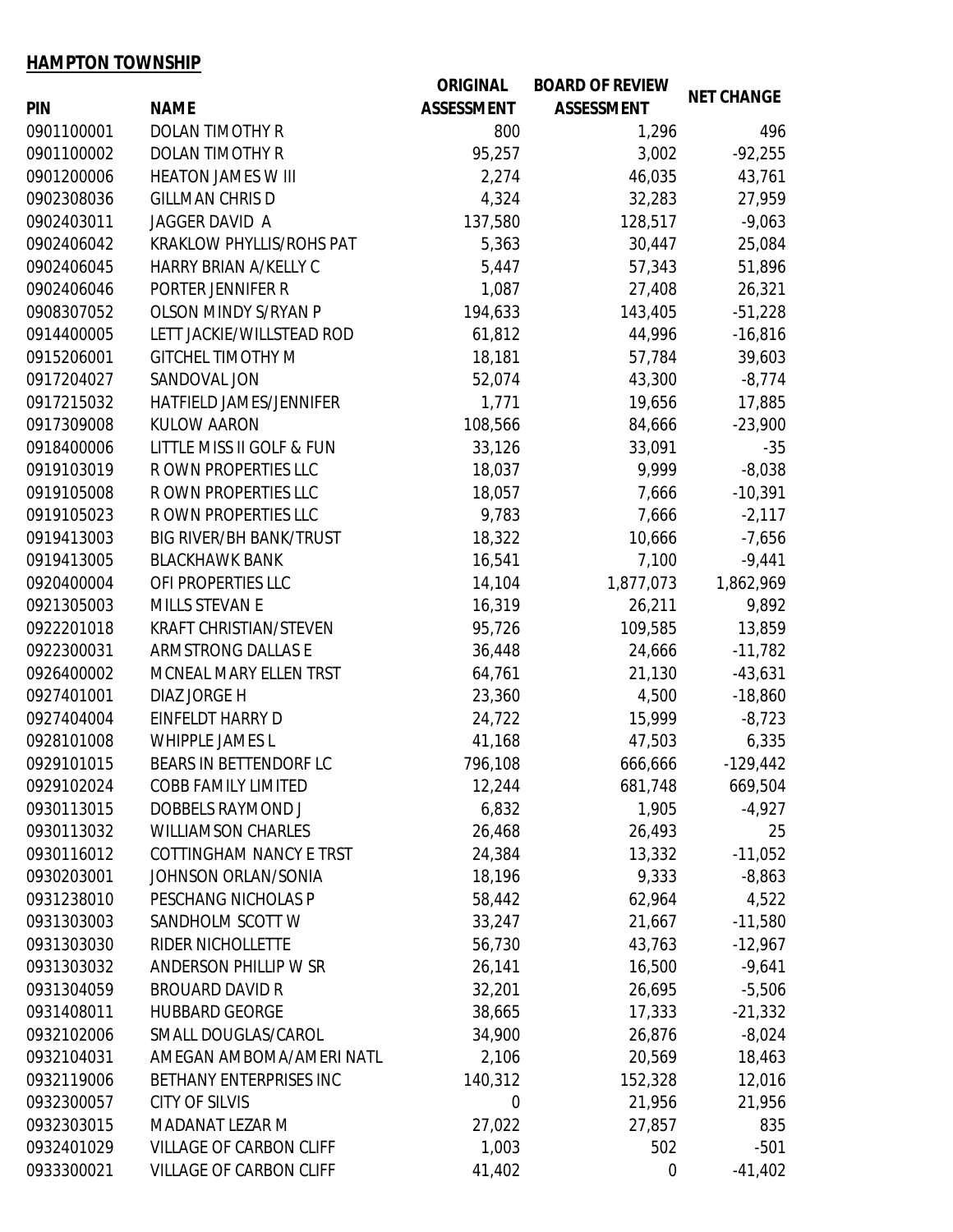| 0935200001<br>MCNEAL MARY ELLEN TRST<br>9,050<br>$-5,083$<br>3,967<br>1804101042<br>SPRINT NEXTEL CORP<br>9,904<br>6,023<br>$-3,881$<br>1804111020<br><b>VAUGHN JUDY L/PHILIP T</b><br>$-22,673$<br>26,673<br>4,000<br>CHASE DEAN E/LINDA S<br>48,788<br>39,935<br>$-8,853$<br>1805113012<br>1805125003<br>142,607<br>MACCAB LLC<br>133,662<br>$-8,945$<br><b>BRON HOLDINGS LLC</b><br>1806401011<br>295,285<br>$-123,619$<br>171,666<br>DEER VALLEY APTS LLC<br>1806410001<br>1,413,218<br>1,755,110<br>341,892<br>1807101002<br><b>JANSEN RICHARD/LORI</b><br>90,013<br>80,835<br>$-9,178$<br>1807202006<br>VERSI UIS MAURICE<br>4,210<br>5,173<br>$-963$<br>19,998<br>1807205002<br>SLYTER LINDY K/MICHAEL P<br>10,822<br>9,176<br>1808200013<br>KNOX JOEL J<br>137,243<br>16,667<br>$-120,576$<br><b>MCALLISTER SHARON L</b><br>79,295<br>99,762<br>1808302047<br>20,467 | 0933401008 | VILLAGE OF CARBON CLIFF | 1,154 | 0 | $-1,154$ |
|------------------------------------------------------------------------------------------------------------------------------------------------------------------------------------------------------------------------------------------------------------------------------------------------------------------------------------------------------------------------------------------------------------------------------------------------------------------------------------------------------------------------------------------------------------------------------------------------------------------------------------------------------------------------------------------------------------------------------------------------------------------------------------------------------------------------------------------------------------------------------|------------|-------------------------|-------|---|----------|
|                                                                                                                                                                                                                                                                                                                                                                                                                                                                                                                                                                                                                                                                                                                                                                                                                                                                              |            |                         |       |   |          |
|                                                                                                                                                                                                                                                                                                                                                                                                                                                                                                                                                                                                                                                                                                                                                                                                                                                                              |            |                         |       |   |          |
|                                                                                                                                                                                                                                                                                                                                                                                                                                                                                                                                                                                                                                                                                                                                                                                                                                                                              |            |                         |       |   |          |
|                                                                                                                                                                                                                                                                                                                                                                                                                                                                                                                                                                                                                                                                                                                                                                                                                                                                              |            |                         |       |   |          |
|                                                                                                                                                                                                                                                                                                                                                                                                                                                                                                                                                                                                                                                                                                                                                                                                                                                                              |            |                         |       |   |          |
|                                                                                                                                                                                                                                                                                                                                                                                                                                                                                                                                                                                                                                                                                                                                                                                                                                                                              |            |                         |       |   |          |
|                                                                                                                                                                                                                                                                                                                                                                                                                                                                                                                                                                                                                                                                                                                                                                                                                                                                              |            |                         |       |   |          |
|                                                                                                                                                                                                                                                                                                                                                                                                                                                                                                                                                                                                                                                                                                                                                                                                                                                                              |            |                         |       |   |          |
|                                                                                                                                                                                                                                                                                                                                                                                                                                                                                                                                                                                                                                                                                                                                                                                                                                                                              |            |                         |       |   |          |
|                                                                                                                                                                                                                                                                                                                                                                                                                                                                                                                                                                                                                                                                                                                                                                                                                                                                              |            |                         |       |   |          |
|                                                                                                                                                                                                                                                                                                                                                                                                                                                                                                                                                                                                                                                                                                                                                                                                                                                                              |            |                         |       |   |          |
|                                                                                                                                                                                                                                                                                                                                                                                                                                                                                                                                                                                                                                                                                                                                                                                                                                                                              |            |                         |       |   |          |

# **SOUTH MOLINE TOWNSHIP**

| <b>PIN</b> | <b>NAME</b>                      | <b>ORIGINAL</b><br><b>ASSESSMENT</b> | <b>BOARD OF REVIEW</b><br><b>ASSESSMENT</b> | <b>NET CHANGE</b> |
|------------|----------------------------------|--------------------------------------|---------------------------------------------|-------------------|
| 0826403012 | <b>BIG RIVER INVEST/BH BANK</b>  | 23,095                               | 12,040                                      | $-11,055$         |
| 0834318053 | DREAM REAL ESTATE LLC            | 28,029                               | 18,665                                      | $-9,364$          |
| 0835208018 | <b>SCOTT JOHN W</b>              | 20,923                               | 8,666                                       | $-12,257$         |
| 0835402039 | <b>CRANE PETER</b>               | 22,543                               | 15,600                                      | $-6,943$          |
| 0835422015 | <b>BAILEY S/MID AMERICA</b>      | 19,945                               | 24,575                                      | 4,630             |
| 0835424072 | <b>LUDIN MIKE</b>                | 12,012                               | 3,003                                       | $-9,009$          |
| 0836106004 | PETERSEN BRAD J/KAREN            | 8,613                                | 8,423                                       | $-190$            |
| 0836110001 | PETERSEN BRAD J/KAREN            | 15,637                               | 13,779                                      | $-1,858$          |
| 0836110002 | PETERSEN BRAD J/KAREN            | 15,637                               | 13,779                                      | $-1,858$          |
| 0836110003 | PETERSEN BRAD J/KAREN            | 15,637                               | 13,779                                      | $-1,858$          |
| 0836110004 | PETERSEN BRAD J/KAREN            | 15,637                               | 13,779                                      | $-1,858$          |
| 0836110005 | PETERSEN BRAD J/KAREN            | 15,637                               | 13,779                                      | $-1,858$          |
| 0836110006 | PETERSEN BRAD J/KAREN            | 15,637                               | 13,779                                      | $-1,858$          |
| 0836110007 | PETERSEN BRAD J/KAREN            | 15,637                               | 13,779                                      | $-1,858$          |
| 0836110008 | PETERSEN BRAD J/KAREN            | 15,637                               | 13,779                                      | $-1,858$          |
| 0836409005 | RIGGS RODNEY/CORELOGIC           | 66,413                               | 84,418                                      | 18,005            |
| 1701310003 | FST MIDWEST/REAL ESTATE          | 917,362                              | 583,275                                     | $-334,087$        |
| 1701314005 | MCKAY FAM TR/VANTIEGHEM          | 655,312                              | 404,960                                     | $-250,352$        |
| 1701315005 | PARK ERLYNE F / CAROL J          | 4,798                                | 18,096                                      | 13,298            |
| 1701400019 | <b>QUAD CITY CHIN BAP CHURCH</b> | 74,258                               | 6,683                                       | $-67,575$         |
| 1701400020 | <b>ENGEMAN SCOTT</b>             | 0                                    | 21,498                                      | 21,498            |
| 1701405005 | <b>SEANGMANY SAK</b>             | 78,366                               | 71,660                                      | $-6,706$          |
| 1701406022 | <b>ZUNIGA MAYRA C</b>            | 50,307                               | 38,759                                      | $-11,548$         |
| 1701409011 | MEKUS CHRIST C/SUSAN M           | 5,975                                | 27,719                                      | 21,744            |
| 1701409012 | ABBITT JAMES W/SHERRIE D         | 24,252                               | 16,665                                      | $-7,587$          |
| 1702100033 | TWO RIVERS YWCA INC              | $\boldsymbol{0}$                     | 43,588                                      | 43,588            |
| 1702141011 | <b>SCHWABE ANNA F/JACK</b>       | 79,253                               | 73,143                                      | $-6,110$          |
| 1703201001 | FAMILY VIDEO MOVIE CLUB          | 316,155                              | 235,000                                     | $-81,155$         |
| 1703306008 | BEN WYNN LLC                     | 227,646                              | 171,043                                     | $-56,603$         |
| 1703400013 | CVS CAREMARK/484-01/STORE        | 728,824                              | 656,805                                     | $-72,019$         |
| 1703427006 | <b>GRACE CITY CHURCH</b>         | $\boldsymbol{0}$                     | 8,654                                       | 8,654             |
| 1703429003 | <b>GLORY OF GOD ASSEMBLY</b>     | 21,241                               | 16,355                                      | $-4,886$          |
| 1704217042 | <b>BIG RIVER INVEST/BH BANK</b>  | 30,318                               | 14,473                                      | $-15,845$         |
| 1704220005 | FLEMMING TIMOTHY P               | 75,064                               | 64,994                                      | $-10,070$         |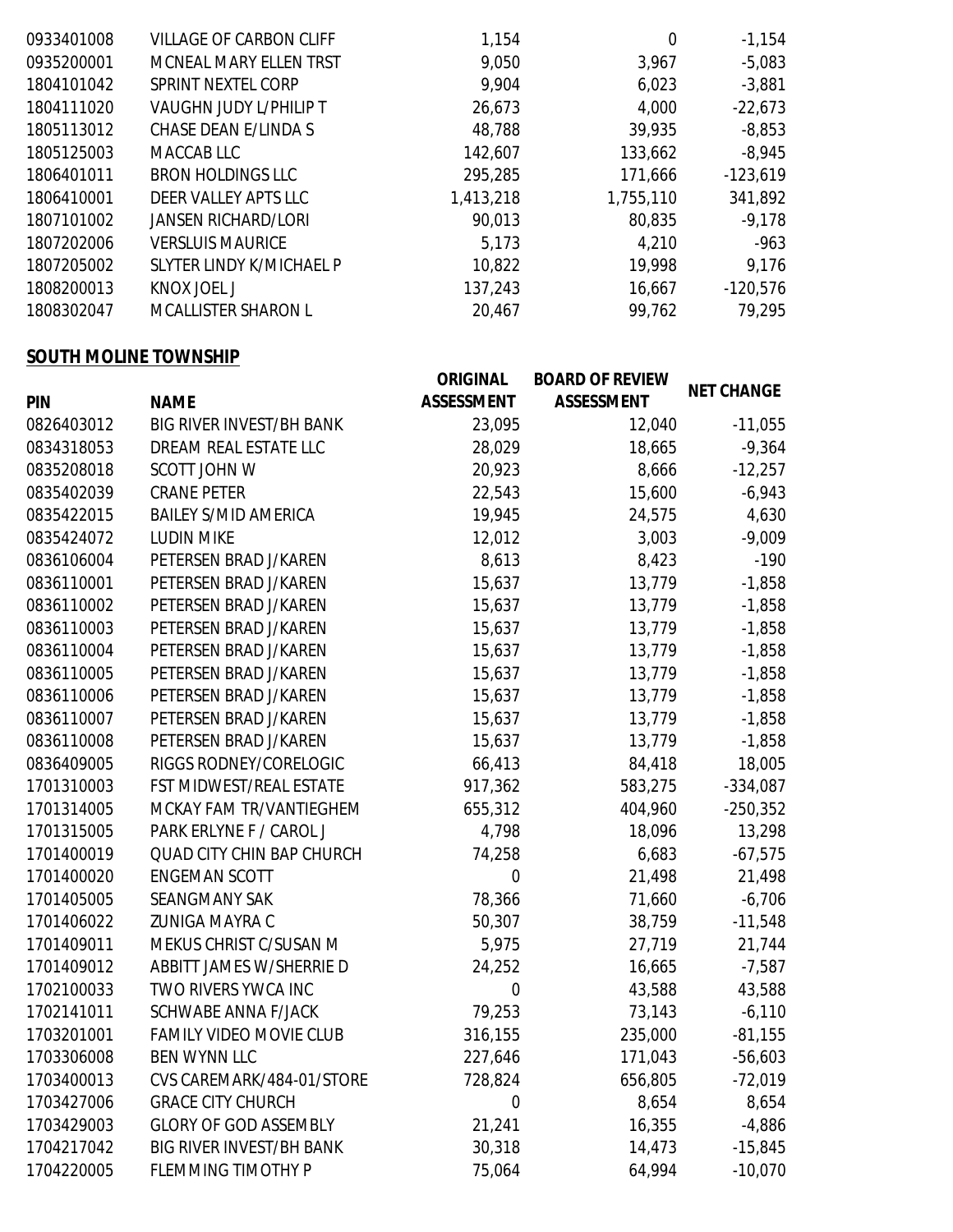| 1704406028 | FIRST FINANCIAL GROUP LC         | 20,237  | 16,116  | $-4,121$  |
|------------|----------------------------------|---------|---------|-----------|
| 1704407035 | SOPPE JOAN                       | 51,513  | 39,663  | $-11,850$ |
| 1704410005 | <b>BIG RIVER/BLACKHAWK BANK</b>  | 29,427  | 13,440  | $-15,987$ |
| 1707411036 | <b>SNODGRASS MARY P</b>          | 146,502 | 133,320 | $-13,182$ |
| 1708300052 | HAMMOND CHRISTINE/JOSEPH         | 58,484  | 61,324  | 2,840     |
| 1708301001 | WILKIE DALE O/MARY L             | 198,857 | 156,651 | $-42,206$ |
| 1708327001 | <b>VALLEY VIEW OFFICE COMPLX</b> | 215,825 | 166,500 | $-49,325$ |
| 1708416002 | <b>WENDT PAMELA J</b>            | 3,777   | 35,027  | 31,250    |
| 1709100004 | <b>WILSON LARRY</b>              | 94,129  | 74,993  | $-19,136$ |
| 1709108010 | <b>KREBS JULIE A</b>             | 32,936  | 31,034  | $-1,902$  |
| 1709209019 | ALWAZEDI UMME                    | 83,642  | 68,160  | $-15,482$ |
| 1710213015 | MUNSON TIMOTHY J                 | 22,006  | 10,999  | $-11,007$ |
| 1710331005 | <b>STUMPHY PAUL S</b>            | 77,834  | 66,107  | $-11,727$ |
| 1710331009 | MARTIN E/VIVIANI J               | 102,268 | 90,991  | $-11,277$ |
| 1710408026 | LACKEY DAVID U/KATHERINE         | 57,523  | 52,828  | $-4,695$  |
| 1710413001 | <b>VIVIANI JACK JR</b>           | 43,817  | 35,330  | $-8,487$  |
| 1710415002 | KELLER WILLIAM F/NANCY J         | 93,715  | 131,757 | 38,042    |
| 1711113014 | RIGGS KENNETH H JR               | 27,342  | 13,200  | $-14,142$ |
| 1711305013 | HUSSAIN ZAHIDA M                 | 74,769  | 61,661  | $-13,108$ |
| 1711410009 | <b>B M BAGBY INC</b>             | 14,583  | 49,029  | 34,446    |
| 1712240011 | ST JOHN'S LUTHERAN CHURCH        | 19,842  | 11,201  | $-8,641$  |
| 1712302049 | <b>CHAPPELL MARILYN TRUSTEE</b>  | 154,576 | 129,987 | $-24,589$ |
| 1712407039 | <b>KUMAR ALOK</b>                | 14,289  | 55,401  | 41,112    |
| 1712409029 | SREEDHARAN BALA T                | 96,858  | 93,122  | $-3,736$  |
| 1712418004 | <b>TAGTMEIER STEVEN J/JUDITH</b> | 160,192 | 131,654 | $-28,538$ |
| 1713105001 | SAMS/WALMART PROP TAX DEP        | 15,424  | 28,391  | 12,967    |
| 1713105002 | SAMS/WALMART PROP TAX DEP        | 570,773 | 969,749 | 398,976   |
| 1713200005 | <b>CAMPAGNA PROPERTIES LLC</b>   | 11,932  | 2,500   | $-9,432$  |
| 1715102074 | <b>HICKLE LORENE</b>             | 7,813   | 4,018   | $-3,795$  |
| 1715102113 | <b>SISCO SANDRA G</b>            | 14,477  | 15,784  | 1,307     |
| 1716205003 | DEVOLDER PROPERTIES LLC          | 14,795  | 43,280  | 28,485    |
| 1717214002 | STONEHOCKER D W INC              | 114,658 | 83,325  | $-31,333$ |

## **MOLINE TOWNSHIP**

| <b>PIN</b> | <b>NAME</b>                    | <b>ORIGINAL</b><br><b>ASSESSMENT</b> | <b>BOARD OF REVIEW</b><br><b>ASSESSMENT</b> | <b>NET CHANGE</b> |
|------------|--------------------------------|--------------------------------------|---------------------------------------------|-------------------|
| 0831404014 | <b>HOLLAND DORA</b>            | 13,263                               | 14,717                                      | 1,454             |
| 0831417006 | HABITAT FOR HUMANITY OC        | 0                                    | 1,436                                       | 1,436             |
| 0831420004 | <b>HABITAT FOR HUMANITY QC</b> | 0                                    | 1,653                                       | 1,653             |
| 0831420009 | MLEKUSH MAGAN/AM NATL SER      | 4,125                                | 18,656                                      | 14,531            |
| 0831420010 | HTOO EH CHRIST/AM NATL SE      | 3,223                                | 19,272                                      | 16,049            |
| 0831451008 | WESTMORLAND JOSEPH H/LISA      | 14,879                               | 12,228                                      | $-2,651$          |
| 0832214005 | <b>MOLINE ENTERPRISES LIVE</b> | 634,818                              | 682,050                                     | 47,232            |
| 0832232005 | <b>IDOT</b>                    | 3,724                                | 1,750                                       | $-1,974$          |
| 0832233002 | <b>IDOT</b>                    | 7,667                                | 4,140                                       | $-3,527$          |
| 0832323011 | <b>BOYS &amp; GIRLS CLUB</b>   | 47,394                               | 2,038                                       | $-45,356$         |
| 0832327002 | <b>BERRYREID LLC</b>           | 28,556                               | 362,274                                     | 333,718           |
| 0832337007 | <b>COLMARK ROGER A</b>         | 11,254                               | 6,356                                       | $-4,898$          |
| 0832337008 | <b>COLMARK CHERYLE A</b>       | 13,077                               | 4,264                                       | $-8,813$          |
| 0832422002 | <b>COLMARK BRUCE</b>           | 28,822                               | 27,330                                      | $-1,492$          |
| 0832422004 | <b>COLMARK BRUCE</b>           | 22,203                               | 18,331                                      | $-3,872$          |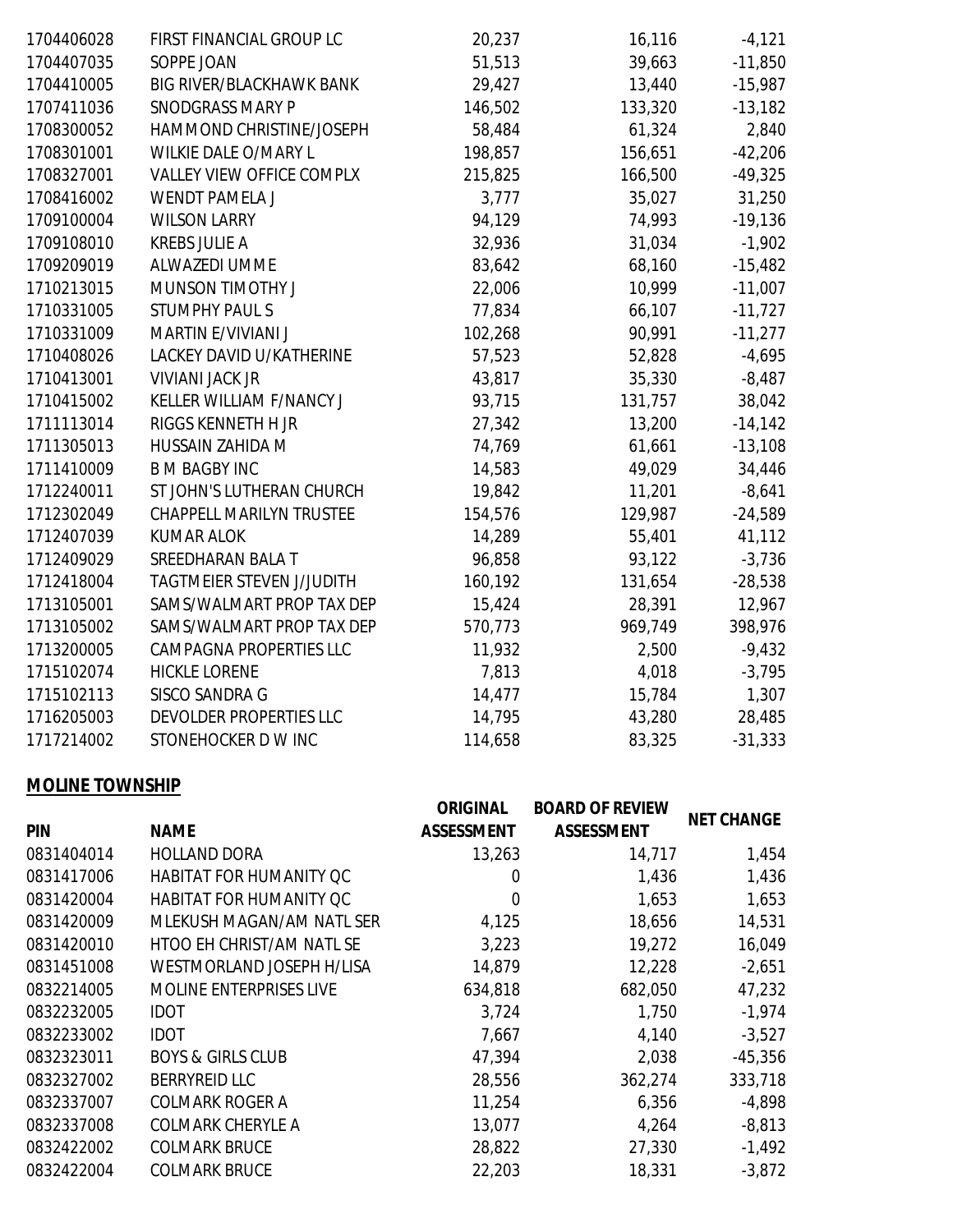| 0832422006 | <b>COLMARK BRUCE</b>             | 17,516           | 17,165           | $-351$     |
|------------|----------------------------------|------------------|------------------|------------|
| 0832425001 | <b>CITY OF MOLINE</b>            | 12,552           | $\mathbf 0$      | $-12,552$  |
| 0832442004 | <b>FELTON MICHELLE</b>           | 32,274           | 17,500           | $-14,774$  |
| 0833101001 | <b>IDOT</b>                      | 305,230          | 18,314           | $-286,916$ |
| 0833106001 | <b>IDOT</b>                      | 130,802          | $\boldsymbol{0}$ | $-130,802$ |
| 0833109001 | <b>IDOT</b>                      | 114,054          | $\mathbf 0$      | $-114,054$ |
| 0833115007 | <b>ENSEY CHRISTOPHER/PATRICI</b> | $\mathbf 0$      | 848              | 848        |
| 0833122004 | <b>CITY OF MOLINE</b>            | 441,817          | $\boldsymbol{0}$ | $-441,817$ |
| 0833202002 | 3 CORNERS DEV/MILLS RIVER        | $\mathbf 0$      | 1,540,887        | 1,540,887  |
| 0833300017 | RICHARDS PETER/STURGIS J         | 25,514           | 12,665           | $-12,849$  |
| 0833331001 | <b>KLK PROPERTIES LLC</b>        | 31,637           | 42,942           | 11,305     |
| 0833420014 | NELSON DONNA J/JAMES L           | 41,908           | 29,997           | $-11,911$  |
| 0833423008 | PITTS ROBERT                     | 72,527           | 64,327           | $-8,200$   |
| 0834119002 | <b>CITY OF MOLINE</b>            | 97,463           | 46,782           | $-50,681$  |
| 0834209002 | <b>LAERMANS JOHN E</b>           | 24,714           | 16,665           | $-8,049$   |
| 0834221001 | MINITER MICHAEL F/ROSE           | 106,956          | 103,323          | $-3,633$   |
| 0834404035 | PARKINSON MARK L/TAMARA L        | 5,878            | 4,045            | $-1,833$   |
| 0834404036 | PARKINSON MARK L/TAMARA L        | 26,159           | 12,018           | $-14,141$  |
| 1704302059 | <b>TURNER DEBORAH</b>            | 27,642           | 23,331           | $-4,311$   |
| 1705115002 | MOLINE SCHOOL DISTRICT 40        | 3,149            | $\mathbf 0$      | $-3,149$   |
| 1705200056 | <b>LARSON RICHARD</b>            | 78,246           | 92,568           | 14,322     |
| 1705212006 | FIRST FINANCIAL GROUP LC         | 25,101           | 20,144           | $-4,957$   |
| 1705221002 | PETERSEN BRADLEY J/KAREN         | 18,403           | 12,998           | $-5,405$   |
| 1705226002 | CASA GUANAJUATO QC               | 81,177           | 0                | $-81,177$  |
| 1705229009 | <b>CITY OF MOLINE</b>            | 23,542           | 0                | $-23,542$  |
| 1705263011 | CORNELL WILLIAM D                | 26,569           | 27,286           | 717        |
| 1705323003 | DEKEYSER ERIC M/KRISTIN L        | $\boldsymbol{0}$ | 5,896            | 5,896      |
| 1705432005 | COMPLETE COMFORT PROP LLC        | 29,900           | 24,664           | $-5,236$   |
| 1706202005 | <b>QUAD CITIES PROPERTIES</b>    | 23,507           | 13,299           | $-10,208$  |
| 1706208011 | MUNSON SHERRY L/TIMOTHY J        | 24,430           | 14,999           | $-9,431$   |
| 1706411018 | FIRST FINANCIAL GROUP LC         | 24,766           | 19,874           | $-4,892$   |
| 1706420006 | FIRST FINANCIAL GROUP LC         | 25,275           | 20,283           | $-4,992$   |
| 1707232046 | <b>FANNING BRIAN E</b>           | 24,649           | 31,531           | 6,882      |
| 1708107002 | <b>GILDEHAUS THOMAS A</b>        | 196,481          | 184,981          | $-11,500$  |
| 1708117002 | MOLINE SCHOOL DISTRICT 40        | 5,860            | 0                | $-5,860$   |
| 1708118001 | MOLINE SCHOOL DISTRICT 40        | 6,017            | 0                | $-6,017$   |
| 1708223007 | <b>ALLISON AMY/DOUGLAS</b>       | 30,942           | 15,333           | $-15,609$  |
| 1708224004 | <b>HOCKADAY KENNETH J</b>        | 30,062           | 26,664           | $-3,398$   |
| 1708235008 | <b>QUAD CITIES PROPERTIES</b>    | 24,042           | 12,299           | $-11,743$  |

## **ROCK ISLAND TOWNSHIP**

| <b>PIN</b> | <b>NAME</b>                | <b>ORIGINAL</b><br><b>ASSESSMENT</b> | <b>BOARD OF REVIEW</b><br><b>ASSESSMENT</b> | <b>NET CHANGE</b> |
|------------|----------------------------|--------------------------------------|---------------------------------------------|-------------------|
| 0734400008 | <b>DOHRN FAMILY LLC</b>    | 10,113                               | 4,477                                       | $-5,636$          |
| 0734407012 | <b>WITTENAUER JUDD</b>     | 7,135                                | 2,933                                       | $-4,202$          |
| 0734412015 | ARC OF THE QC AREA         | 0                                    | 8,261                                       | 8,261             |
| 0734464024 | LAMBERT WANDA L            | 11,529                               | 12,911                                      | 1,382             |
| 0734465001 | <b>SKINNER MARK J</b>      | 2,700                                | 16,557                                      | 13,857            |
| 0734465002 | <b>RAI NARESH</b>          | 2,754                                | 16,599                                      | 13,845            |
| 0734465003 | <b>BRITTON CHRISTOPHER</b> | 2,754                                | 14,666                                      | 11,912            |
| 0735111005 | ROCK ISLAND CNTY PUB BLDG  | 14,010                               | 981                                         | $-13,029$         |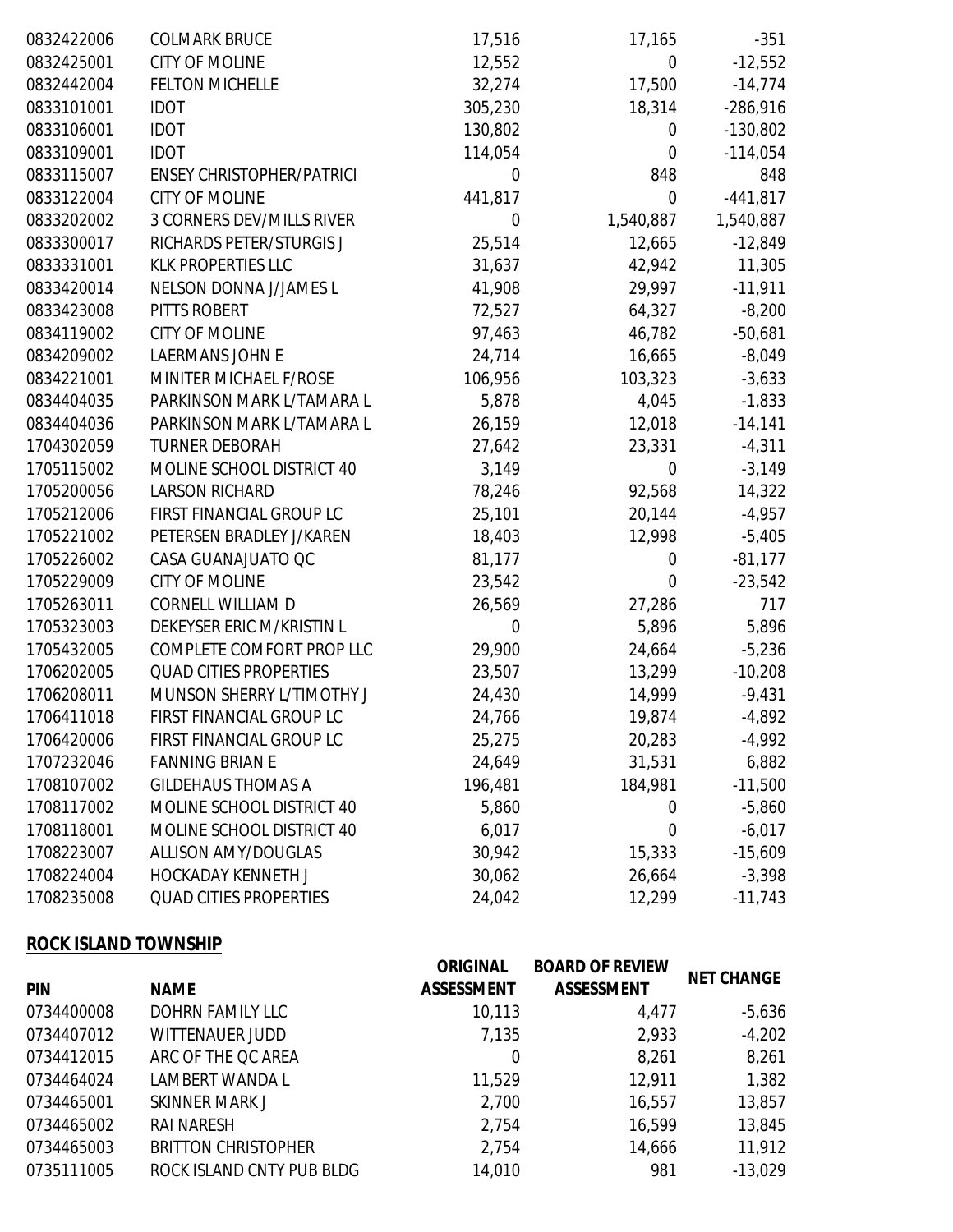| 0735205001 | <b>BERGER RAYMOND D</b>         | 96,974  | 75,716      | $-21,258$  |
|------------|---------------------------------|---------|-------------|------------|
| 0735205003 | PROJECT NOW                     | 17,740  | 13,700      | $-4,040$   |
| 0735205004 | <b>BRANDYBERRY RANDOLPH G</b>   | 32,277  | 27,076      | $-5,201$   |
| 0735205005 | PROJECT NOW                     | 17,029  | 13,178      | $-3,851$   |
| 0735205006 | <b>BROADWAY CORP</b>            | 54,281  | 5,875       | $-48,406$  |
| 0735205007 | <b>BONOWSKI DANIEL</b>          | 41,374  | 31,805      | $-9,569$   |
| 0735205008 | PROSSIMO HOLDINGS LLC           | 33,975  | 26,402      | $-7,573$   |
| 0735205009 | <b>KEIM JON D</b>               | 58,991  | 45,470      | $-13,521$  |
| 0735209001 | SAFETY BUILDING LLC             | 242,479 | 153,495     | $-88,984$  |
| 0735220006 | PLEASANT VIEW LLC               | 30,945  | 16,332      | $-14,613$  |
| 0735226002 | SAFETY BUILDING LLC             | 23,206  | 10,050      | $-13,156$  |
| 0735404001 | DOBEREINER SHERYL/DAVID         | 36,885  | 19,563      | $-17,322$  |
| 0735404002 | DOBEREINER SHERYL/DAVID         | 33,097  | 19,563      | $-13,534$  |
| 0735423008 | SCOTT JOHN W                    | 19,017  | 15,831      | $-3,186$   |
| 0735435025 | <b>LACKEY SHERYL A</b>          | 39,078  | 32,934      | $-6,144$   |
| 0735436010 | NARSKE ELIZABETH DVM            | 8,493   | 18,775      | 10,282     |
| 0736330007 | <b>DENNIS KENNETH F</b>         | 21,910  | 20,048      | $-1,862$   |
| 0736331010 | AGAPE CHRISTIAN FELLOWSHI       | 19,867  | $\mathbf 0$ | $-19,867$  |
| 0736349001 | <b>BIG RIVER INVEST/BH BANK</b> | 19,248  | 15,667      | $-3,581$   |
| 0830300014 | <b>VETERANS SOLUTIONS</b>       | 4,812   | 4,731       | $-81$      |
| 0830300019 | <b>VISTA INTERNATIONAL</b>      | 45,219  | 44,459      | $-760$     |
| 0831316001 | ST JOHNS EVANGELICAL LUTH       | 407,777 | $\mathbf 0$ | $-407,777$ |
| 1601117019 | IL STATE POLICE DIRECTOR        | 17,205  | 10,667      | $-6,538$   |
| 1601226013 | FRIEDEN PROP MANAGEMENT         | 163,179 | 102,323     | $-60,856$  |
| 1601230006 | WESTMORLAND JOSEPH/LISA         | 31,054  | 15,000      | $-16,054$  |
| 1602128014 | ESPERANCE N/MUSAMA H            | 11,830  | 4,667       | $-7,163$   |
| 1602129025 | <b>GINGRY CHRISTOPHER S</b>     | 5,402   | 7,066       | 1,664      |
| 1602130001 | <b>BASHANGWA CHARLOTTE</b>      | 14,361  | 3,000       | $-11,361$  |
| 1602217006 | <b>GINGRY CHRISTOPHER S</b>     | 26,169  | 6,666       | $-19,503$  |
| 1602222002 | KOONTZ JASON A                  | 30,767  | 17,748      | $-13,019$  |
| 1603235011 | SCOTT JOHN W                    | 13,627  | 9,340       | $-4,287$   |
| 1603240002 | <b>BIG RIVER INVEST/BH BANK</b> | 14,556  | 7,720       | $-6,836$   |
| 1706116003 | <b>BOHLANDER HEATHER</b>        | 20,350  | 7,031       | $-13,319$  |

# **SOUTH ROCK ISLAND TOWNSHIP**

|            |                                | <b>ORIGINAL</b>   | <b>BOARD OF REVIEW</b> |                   |
|------------|--------------------------------|-------------------|------------------------|-------------------|
| <b>PIN</b> | <b>NAME</b>                    | <b>ASSESSMENT</b> | <b>ASSESSMENT</b>      | <b>NET CHANGE</b> |
| 1601310037 | <b>QUAD CITIES PROPERTIES</b>  | 27,223            | 13,999                 | $-13,224$         |
| 1601310096 | FIRST EQUITY MANAGEMENT        | 2,510,958         | 2,333,100              | $-177,858$        |
| 1601417018 | FIRST FINANCIAL GROUP LC       | 19,545            | 15,527                 | $-4,018$          |
| 1601417019 | FIRST FINANCIAL GROUP LC       | 19,106            | 15,177                 | $-3,929$          |
| 1601417020 | FIRST FINANCIAL GROUP LC       | 18,017            | 14,313                 | $-3,704$          |
| 1601417021 | FIRST FINANCIAL GROUP LC       | 20,583            | 16,351                 | $-4,232$          |
| 1601420005 | FIRST FINANCIAL GROUP LC       | 21,298            | 16,919                 | $-4,379$          |
| 1602312066 | <b>FRIENDSHIP MANOR INC</b>    | 29,930            | 357,975                | 328,045           |
| 1602317001 | <b>CROMER FRANCIS L/STELLA</b> | 14,292            | 11,095                 | $-3,197$          |
| 1602428013 | HINER CARA A                   | 26,947            | 19,500                 | $-7,447$          |
| 1602428018 | <b>BALLARD HOMES</b>           | 34,024            | 28,331                 | $-5,693$          |
| 1603400016 | <b>VITRAN EXPRESS INC</b>      | 13,646            | 3,333                  | $-10,313$         |
| 1611100060 | FIRST FINANCIAL GROUP LC       | 12,758            | 10,136                 | $-2,622$          |
| 1611100069 | <b>CITY OF ROCK ISLAND</b>     | 88,122            | 0                      | $-88,122$         |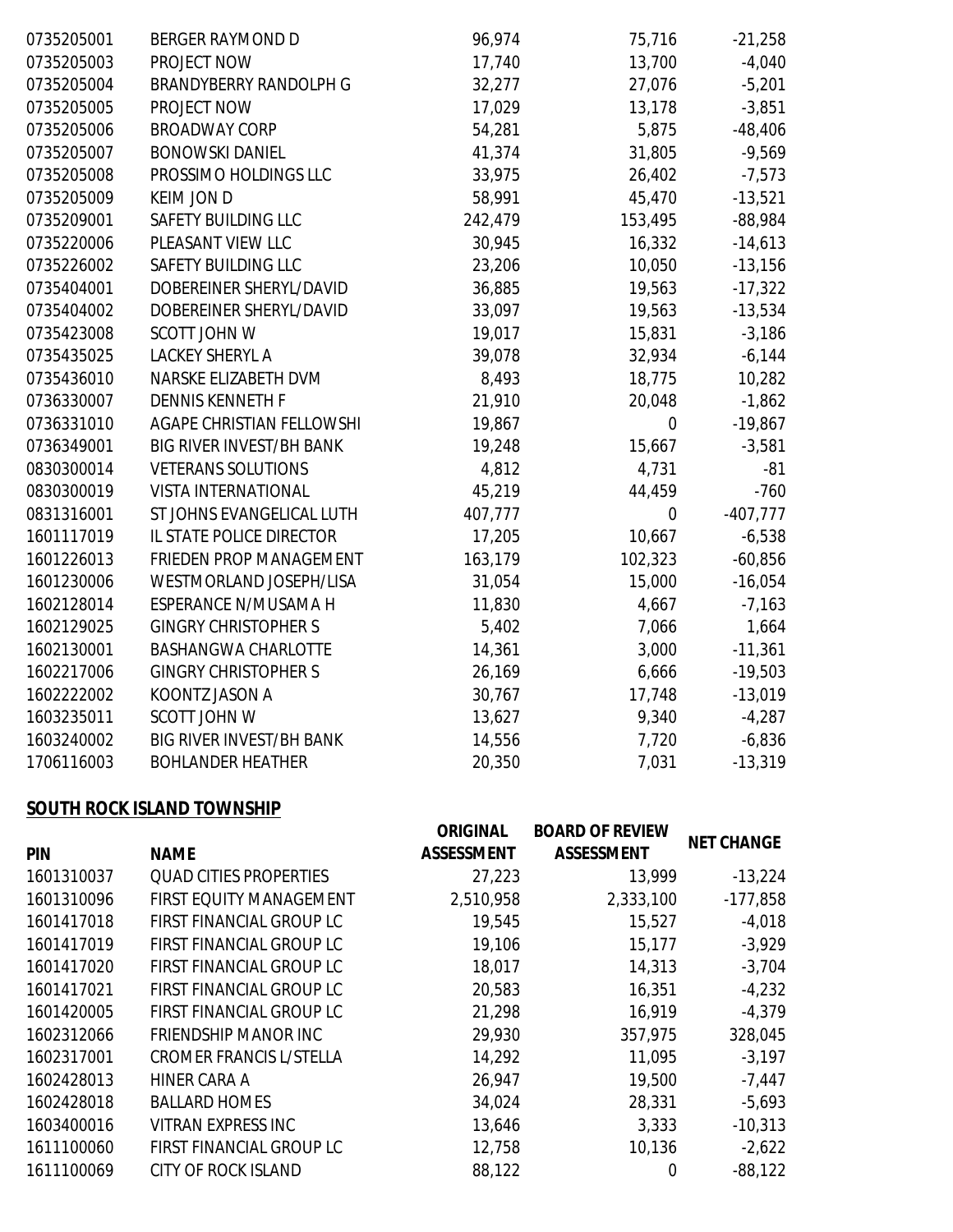| 1611103011 | <b>FLAUGH JASON P</b>            | 26,524  | 28,289  | 1,765      |
|------------|----------------------------------|---------|---------|------------|
| 1611112011 | <b>BIG RIVER INVESTMENTS LLC</b> | 16,198  | 13,238  | $-2,960$   |
| 1611120001 | RBCM PROPERTIES LLC              | 0       | 122,300 | 122,300    |
| 1611223005 | HODGE GARY D/LARA M              | 27,401  | 78,391  | 50,990     |
| 1611301049 | FIRST FINANCIAL GROUP LC         | 17,104  | 13,587  | $-3,517$   |
| 1611301058 | <b>BIG RIVER INVEST/BH BANK</b>  | 20,147  | 17,016  | $-3,131$   |
| 1611304001 | FIRST FINANCIAL GROUP LC         | 17,645  | 14,017  | $-3,628$   |
| 1611304010 | FIRST FINANCIAL GROUP LC         | 15,613  | 12,403  | $-3,210$   |
| 1611305023 | FIRST FINANCIAL GROUP LC         | 12,746  | 10,126  | $-2,620$   |
| 1611305024 | FIRST FINANCIAL GROUP LC         | 12,738  | 10,120  | $-2,618$   |
| 1611305025 | FIRST FINANCIAL GROUP LC         | 12,738  | 10,120  | $-2,618$   |
| 1611314001 | <b>CITY OF ROCK ISLAND</b>       | 51,153  | 8,269   | $-42,884$  |
| 1611314002 | <b>CITY OF ROCK ISLAND</b>       | 85,726  | 21,138  | $-64,588$  |
| 1611320014 | LEONE ALYSSA N                   | 40,052  | 37,663  | $-2,389$   |
| 1611335001 | <b>CITY OF ROCK ISLAND</b>       | 99,133  | 0       | $-99,133$  |
| 1611405018 | SAUCEDO ELIAS                    | 80,422  | 65,000  | $-15,422$  |
| 1612127009 | BUTLER DAVID L/MELISSA M         | 59,395  | 54,312  | $-5,083$   |
| 1612130012 | <b>HANCKS MICHAEL</b>            | 63,082  | 57,939  | $-5,143$   |
| 1613202004 | HANSEN JUDITH A                  | 30,694  | 25,667  | $-5,027$   |
| 1613307011 | <b>VALDOM CORP</b>               | 47,640  | 751,770 | 704,130    |
| 1614103031 | FIRST FINANCIAL GROUP LC         | 15,079  | 11,980  | $-3,099$   |
| 1614112014 | <b>CITY OF ROCK ISLAND</b>       | 30,521  | 0       | $-30,521$  |
| 1614143001 | <b>CITY OF ROCK ISLAND</b>       | 23,774  | 9,747   | $-14,027$  |
| 1614145004 | <b>BLACKHAWK COLLEGE</b>         | 39,441  | 11,832  | $-27,609$  |
| 1614146002 | EAGLE VIEW PROPERTIES LLC        | 9,375   | 283,348 | 273,973    |
| 1706304011 | FIRST FINANCIAL GROUP LC         | 25,484  | 20,245  | $-5,239$   |
| 1706304012 | FIRST FINANCIAL GROUP LC         | 21,660  | 17,207  | $-4,453$   |
| 1706306017 | FIRST FINANCIAL GROUP LC         | 22,246  | 17,673  | $-4,573$   |
| 1706307016 | <b>GALVIN GLENDA R</b>           | 28,886  | 19,665  | $-9,221$   |
| 1706309081 | FIRST FINANCIAL GROUP LC         | 26,025  | 20,675  | $-5,350$   |
| 1706309098 | FIRST FINANCIAL GROUP LC         | 21,499  | 17,079  | $-4,420$   |
| 1706309112 | <b>NELSON MADELYN</b>            | 30,713  | 24,891  | $-5,822$   |
| 1706319030 | FIRST FINANCIAL GROUP LC         | 23,260  | 18,478  | $-4,782$   |
| 1706325034 | <b>HOOK DAMON</b>                | 37,065  | 31,330  | $-5,735$   |
| 1707103004 | <b>CURRY CORRI L/RYAN T</b>      | 9,772   | 33,516  | 23,744     |
| 1707302006 | <b>BUKER ROBERT J</b>            | 5,843   | 2,833   | $-3,010$   |
| 1707302007 | <b>BUKER ROBERT J</b>            | 5,843   | 2,833   | $-3,010$   |
| 1718112001 | SIOPA OFFICE LLC                 | 339,194 | 233,310 | $-105,884$ |
| 1718112002 | PETERSEN & ASSOCIATES INC        | 182,518 | 155,708 | $-26,810$  |
| 1718114001 | SIOPA OFFICE LLC                 | 395,869 | 366,630 | $-29,239$  |

## **BLACKHAWK TOWNSHIP**

| <b>PIN</b> | <b>NAME</b>            | <b>ORIGINAL</b><br><b>ASSESSMENT</b> | <b>BOARD OF REVIEW</b><br><b>ASSESSMENT</b> | <b>NET CHANGE</b> |
|------------|------------------------|--------------------------------------|---------------------------------------------|-------------------|
| 1622200003 | <b>LAYER CHARLES L</b> | 21,994                               | 53,950                                      | 31,956            |
| 1623210007 | <b>MOORE TERESA A</b>  | 2,276                                | 100                                         | $-2,176$          |
| 1623211001 | MOORE TERESA A         | 10,908                               | 3,522                                       | $-7,386$          |
| 1623211002 | <b>MOORE TERESA A</b>  | 5,597                                | 1,522                                       | $-4,075$          |
| 1623211009 | MOORE TERESA A         | 3,917                                | 1,522                                       | $-2,395$          |
| 1623218009 | <b>EASTER BASIL O</b>  | 30,534                               | 20,000                                      | $-10,534$         |
| 1623402016 | KUMP INVESTMENTS LLC   | 22,861                               | 27,900                                      | 5,039             |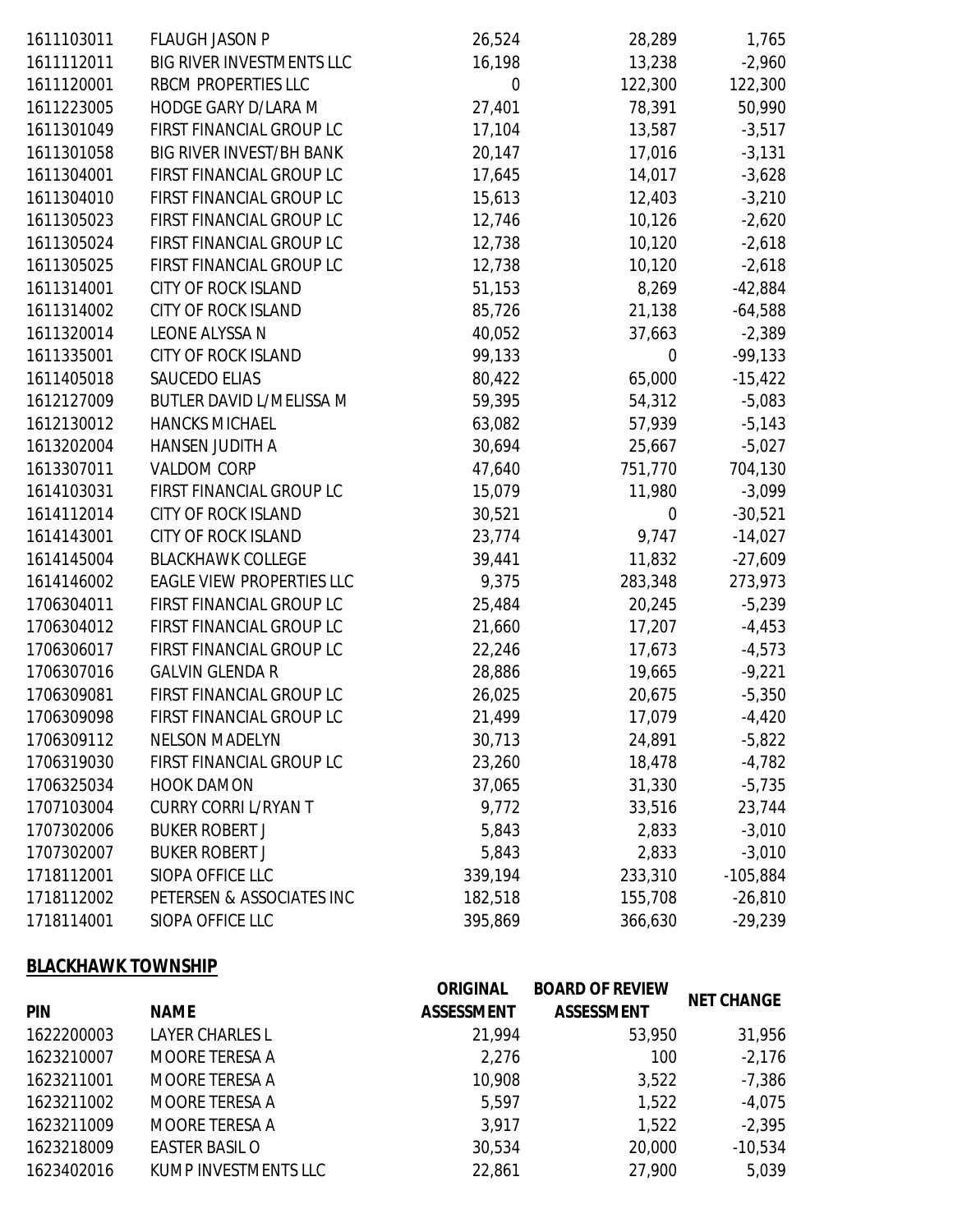| 1623410002 | RUSKIN FAMILY/RUSKIN H           | 2,672,685 | 2,449,755   | $-222,930$ |
|------------|----------------------------------|-----------|-------------|------------|
| 1624310008 | KLEINAU JANICE M                 | 3,689     | 6,064       | 2,375      |
| 1624310061 | <b>BIG RIVER INVEST/BH BANK</b>  | 23,354    | 22,271      | $-1,083$   |
| 1625104029 | MORRIS PHILLIP C/ANNETTE         | 17,826    | 27,324      | 9,498      |
| 1626205021 | COLE GUYS S/SUSAN L              | 43,180    | 41,663      | $-1,517$   |
| 1627203019 | <b>JACKSON ALAN W</b>            | 88,504    | 76,625      | $-11,879$  |
| 1627207025 | DORMAN LOWELL P                  | 63,363    | 60,114      | $-3,249$   |
| 1627415011 | <b>JACKSON DAVID P/SHARRYN A</b> | 53,922    | 57,493      | 3,571      |
| 1627426002 | <b>CONROY DAVID A</b>            | 56,986    | 55,502      | $-1,484$   |
| 1628300006 | BELSHAUSE ELAINE TRST            | 69,204    | 642         | $-68,562$  |
| 1628303015 | MESSMORE MARY R/MERTON D         | 612       | 31,766      | 31,154     |
| 1630300002 | STECKMAN TIMOTHY R               | 42,059    | 22,331      | $-19,728$  |
| 1634200004 | MOLINE CHURCH OF CHRIST          | 11,230    | 0           | $-11,230$  |
| 1634202007 | <b>ALLISON RANDY L</b>           | 106,235   | 77,246      | $-28,989$  |
| 1634202025 | JOHNSON V/PETERSON D             | 85,508    | 86,208      | 700        |
| 1634400007 | <b>KUMP ALAN</b>                 | 43,472    | 27,664      | $-15,808$  |
| 1635204011 | <b>BAUGH JACK</b>                | 27,597    | 12,332      | $-15,265$  |
| 1635204070 | <b>SCOTT JOHN W</b>              | 29,231    | 23,297      | $-5,934$   |
| 1635414031 | WHITMER PATRICK/ANGELA D         | 6,098     | 54,903      | 48,805     |
| 1635414034 | CHIAVARIO MICHAEL A              | 12,196    | 49,618      | 37,422     |
| 1719108008 | <b>CARVER RONALD F</b>           | 5,349     | 3,257       | $-2,092$   |
| 1720100022 | <b>METRO AIRPORT AUTH</b>        | 43,672    | 0           | $-43,672$  |
| 1720100032 | METRO AIRPORT AUTH               | 25,996    | 3,899       | $-22,097$  |
| 1720103009 | <b>METRO AIRPORT AUTH</b>        | 484       | 0           | $-484$     |
| 1720103012 | <b>METRO AIRPORT AUTH</b>        | 45,180    | 0           | $-45,180$  |
| 1729101008 | <b>METRO AIRPORT AUTH</b>        | 45,979    | 0           | $-45,979$  |
| 1729101027 | <b>METRO AIRPORT AUTH</b>        | 8,198     | $\mathbf 0$ | $-8,198$   |
| 1729401002 | SCHEPER AARON/MELISSA            | 49,806    | 39,163      | $-10,643$  |
| 1729401010 | SHEPHERD COREY                   | 6,358     | 1,033       | $-5,325$   |
| 1730100022 | MOLINE WELDING INC               | 634,833   | 532,504     | $-102,329$ |
| 1730100025 | <b>MORRIS TINA/WELDIN</b>        | 8,198     | 22,831      | 14,633     |
| 1732302002 | LAVERY ADAM                      | 21,709    | 40,063      | 18,354     |
| 1732306003 | SCHLADT CHRIS/HEATHER            | 18,477    | 57,656      | 39,179     |
| 1732306005 | SEGURA NICHOLE M/RYAN J          | 18,477    | 66,274      | 47,797     |
| 1732306019 | <b>STRUPP PETER K</b>            | 119,952   | 89,870      | $-30,082$  |
| 1732306034 | <b>EDMONDSON LEO E</b>           | 123,383   | 91,666      | $-31,717$  |
|            |                                  |           |             |            |

## **COAL VALLEY TOWNSHIP**

| <b>PIN</b> | <b>NAME</b>                     | <b>ORIGINAL</b><br><b>ASSESSMENT</b> | <b>BOARD OF REVIEW</b><br><b>ASSESSMENT</b> | <b>NET CHANGE</b> |
|------------|---------------------------------|--------------------------------------|---------------------------------------------|-------------------|
| 1716306001 | STRALOW CHARLES K               | 82,790                               | 34,634                                      | $-48,156$         |
| 1721100041 | <b>METRO AIRPORT AUTH</b>       | 86,255                               | 1,119,660                                   | 1,033,405         |
| 1721200005 | DIWALI INC MOTEL6               | 776,563                              | 617,210                                     | $-159,353$        |
| 1722100004 | <b>BOARD OF EDUCATION</b>       | 0                                    | 70,417                                      | 70,417            |
| 1722103047 | <b>METRO AIRPORT AUTH</b>       | 0                                    | 36,242                                      | 36,242            |
| 1723108002 | <b>COAL VALLEY TOWNSHIP</b>     | 6,973                                | 0                                           | $-6,973$          |
| 1723205009 | VILLAGE OF COAL VALLEY          | 0                                    | 39,514                                      | 39,514            |
| 1723207022 | VILLAGE OF COAL VALLEY          | 0                                    | 19,815                                      | 19,815            |
| 1723310013 | PETTIT RICK L                   | 13,168                               | 80,470                                      | 67,302            |
| 1723310017 | <b>TERTIPES DAVID S</b>         | 105,605                              | 102,930                                     | $-2,675$          |
| 1723310024 | <b>GEHRING SCOTTIE L/YVONNE</b> | 13,168                               | 99,483                                      | 86,315            |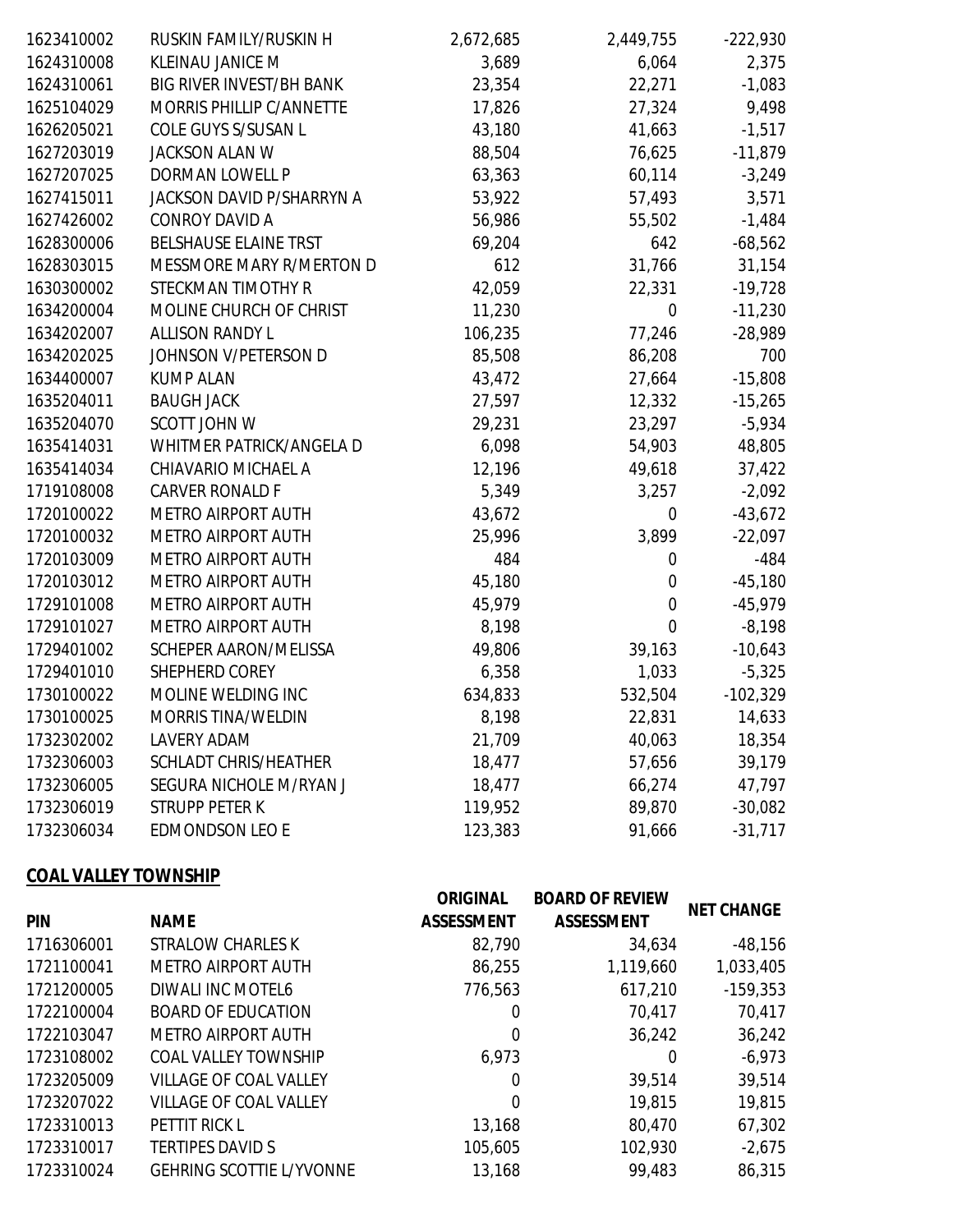| 1723310025 | <b>WEBER JONATHAN</b>            | 13,168 | 36,853 | 23,685    |
|------------|----------------------------------|--------|--------|-----------|
| 1723408001 | <b>JEFFREY GLENN J</b>           | 66,967 | 63,167 | $-3,800$  |
| 1726400036 | SAINT MARIA GORETTI ROMAN        | 21,457 | 0      | $-21,457$ |
| 1726415002 | <b>DELONG PAULA M</b>            | 61,594 | 48,329 | $-13,265$ |
| 1726416004 | <b>BEALER DONALD FAM LTD PRT</b> | 75,164 | 74,466 | $-698$    |
| 1726416006 | <b>BEALER DONALD FAM LTD PRT</b> | 74,868 | 71,958 | $-2,910$  |
| 1726416007 | <b>BEALER DONALD FAM LTD PRT</b> | 74,797 | 71,958 | $-2,839$  |
| 1726429028 | WREN AIMEE J/MITCHELL D          | 32,913 | 19,998 | $-12,915$ |
| 1726431008 | <b>BEALER DONALD FAM LTD PRT</b> | 73,793 | 68,327 | $-5,466$  |
| 1726431009 | <b>BEALER DONALD FAM LTD PRT</b> | 73,793 | 68,327 | $-5,466$  |
| 1726431011 | <b>BEALER DONALD FAM LTD PRT</b> | 74,093 | 72,659 | $-1,434$  |
| 1726431012 | <b>BEALER DONALD FAM LTD PRT</b> | 73,727 | 72,659 | $-1,068$  |
| 1726431014 | <b>BEALER DONALD FAM LTD PRT</b> | 74,093 | 72,659 | $-1,434$  |
| 1726431015 | <b>BEALER DONALD FAM LTD PRT</b> | 73,727 | 72,659 | $-1,068$  |
| 1726431016 | <b>BEALER DONALD FAM LTD PRT</b> | 74,093 | 72,659 | $-1,434$  |
| 1726431017 | <b>BEALER DONALD FAM LTD PRT</b> | 73,727 | 72,659 | $-1,068$  |
| 1726432030 | BEALER DONALD R FAMILY LP        | 9,163  | 24,882 | 15,719    |
| 1726432031 | PARKER CAROL D                   | 9,163  | 37,948 | 28,785    |
| 1733400013 | <b>EVANS BLAKE</b>               | 66,844 | 58,328 | $-8,516$  |
| 1734102004 | <b>SUMMY SUE A</b>               | 79,117 | 74,000 | $-5,117$  |

## **RURAL TOWNSHIP**

| <b>PIN</b> | <b>NAME</b>                      | <b>ORIGINAL</b><br><b>ASSESSMENT</b> | <b>BOARD OF REVIEW</b><br><b>ASSESSMENT</b> | <b>NET CHANGE</b> |
|------------|----------------------------------|--------------------------------------|---------------------------------------------|-------------------|
| 2401300004 | <b>DOW MARCIA TRST</b>           | 17,331                               | 802                                         | $-16,529$         |
| 2405100001 | TRADEMARK DESIGNS INC            | 2,597                                | 22,395                                      | 19,798            |
| 2418400010 | <b>BUCKWALTER CRAIG M/JENNIF</b> | 17,370                               | 44,292                                      | 26,922            |
| 2421301001 | MACKIN RYAN P                    | 164,968                              | 158,544                                     | $-6,424$          |
| 2421301002 | DRISCOLL JASON/TELCA M           | 22,581                               | 1,085                                       | $-21,496$         |
| 2421301003 | DRISCOLL JASON D/TELCA           | 22,581                               | 935                                         | $-21,646$         |
| 2430200002 | MILLER JERRY A/CLARA L           | 1,313                                | 62,087                                      | 60,774            |
| 2433100001 | <b>WARNER TAMMY L</b>            | 58,089                               | 28,331                                      | $-29,758$         |

### **BOWLING TOWNSHIP**

| <b>PIN</b> | <b>NAME</b>             | <b>ORIGINAL</b><br><b>ASSESSMENT</b> | <b>BOARD OF REVIEW</b><br><b>ASSESSMENT</b> | <b>NET CHANGE</b> |
|------------|-------------------------|--------------------------------------|---------------------------------------------|-------------------|
| 2302401007 | <b>LYNCH HEATHER</b>    | 71,525                               | 68,659                                      | $-2,866$          |
| 2302402010 | <b>MOON JASON L</b>     | 72,160                               | 62,125                                      | $-10,035$         |
| 2303100010 | <b>CERNY DEAN R</b>     | 15,980                               | 446                                         | $-15,534$         |
| 2306406003 | STEELE SAMUEL J         | 77,490                               | 64,995                                      | $-12,495$         |
| 2312402013 | NIELSEN BRIAN S         | 108,301                              | 97,656                                      | $-10,645$         |
| 2324301001 | MACDONALD DWAINE/JOLENE | 110,800                              | 108,919                                     | $-1,881$          |